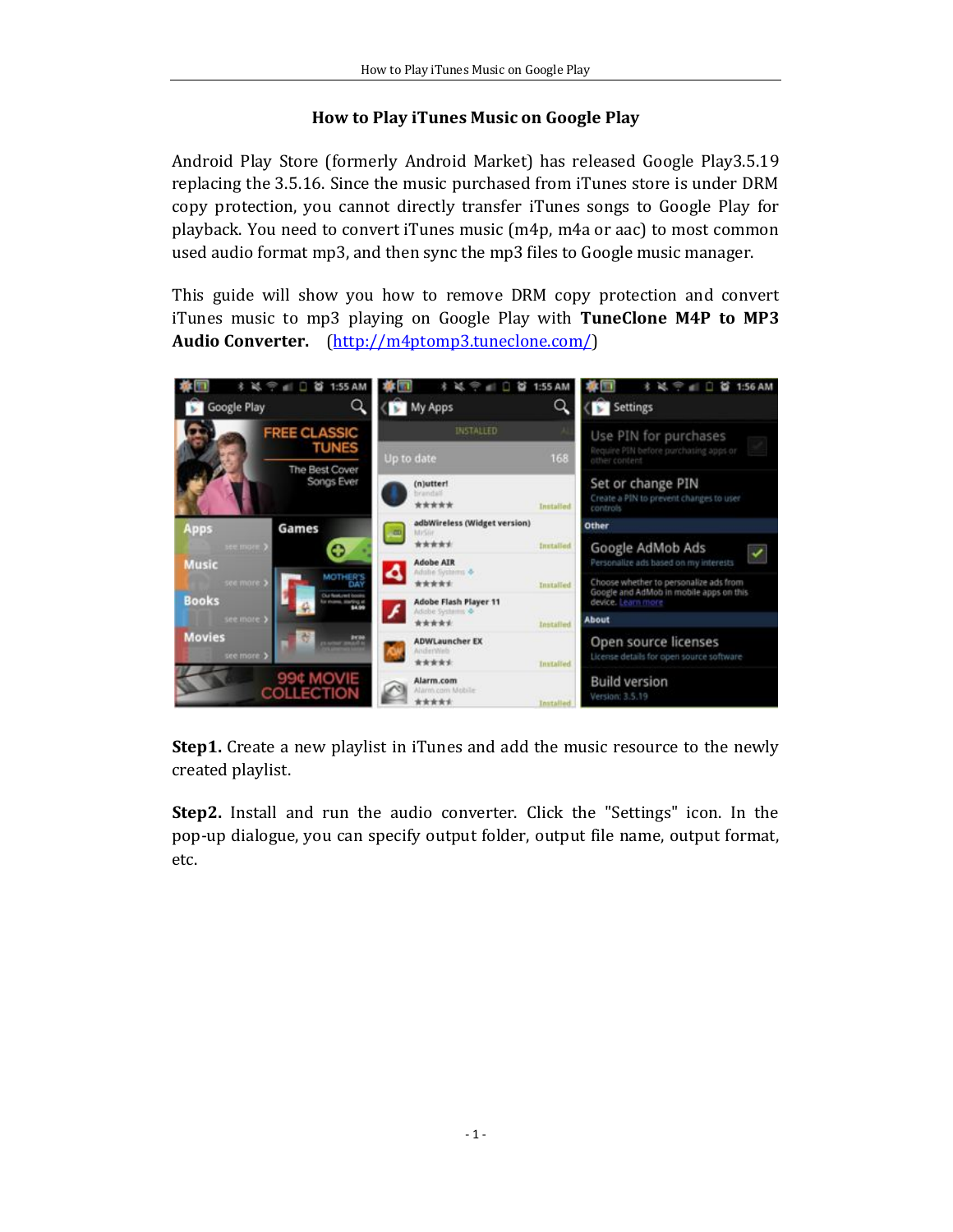| TineClone<br>Convert music files via virtually burning                                                |                                                                                          |                                                                                                         | Play | Folder              | <b>CE</b> Settings                    | >> More |
|-------------------------------------------------------------------------------------------------------|------------------------------------------------------------------------------------------|---------------------------------------------------------------------------------------------------------|------|---------------------|---------------------------------------|---------|
| Disc                                                                                                  | Music on Disc                                                                            |                                                                                                         |      |                     |                                       |         |
|                                                                                                       | Options                                                                                  |                                                                                                         |      |                     |                                       |         |
|                                                                                                       | Output Folder:<br>Output Filensees:<br>Output Fornat:<br>MF3 Excoder Settings<br>ID3Tug: | Where incorporate the Microscot ridly than of Panel 2 one of<br>Tiwlist MoTitle)<br>P Exable III Tag VI |      | V Enable IDS Tag V2 | ter on your system.<br>ad bo oibus an |         |
|                                                                                                       | Bitrate:                                                                                 | 160 № т-СВВ                                                                                             |      |                     |                                       |         |
| Track Info<br>Fo track salected                                                                       | <b>With Encoder Settings</b><br>Codes:<br>Fornat:                                        | Findevs Media Audio 9.2 Legaless<br>VOR Quality 100, 44 Min. 2 channel 16 bit VIII:                     |      |                     |                                       |         |
|                                                                                                       |                                                                                          | V Bus TuneClass on startup<br>Cancel<br>GK                                                              |      |                     |                                       |         |
| <b>Tips</b><br>Please pat default CD Recorder to<br>TuanClone CP-R to smable wirtual of<br>begrading. | Open media player software<br>Read more guide                                            |                                                                                                         |      |                     |                                       |         |
|                                                                                                       |                                                                                          | Device Installed: J: TuneClone Virtual CD-RW                                                            |      |                     |                                       |         |

**Tips:** You can check whether TuneClone virtual CD drive is successfully installed and where it is installed at the bottom left corner of the interface.

**Step3.** In iTunes, Right click the playlist you just created and choose "Burn Playlist to Disc".

| Tunes DJ<br><sup>2</sup> Westine |                      |
|----------------------------------|----------------------|
|                                  | Open in New Window   |
|                                  | Export               |
|                                  | Bum Playfist to Disc |
|                                  | Copy To Play Order   |
|                                  | Duplicate            |
|                                  | Delete               |

**Step4.** In the pop-up "Burn Settings", choose "TuneClon Virtual\_CD-RW" from the "Disc Burner" drop-down list, tick "Audio CD" and "Include CD Text" option. Then click "Burn" to start burning.